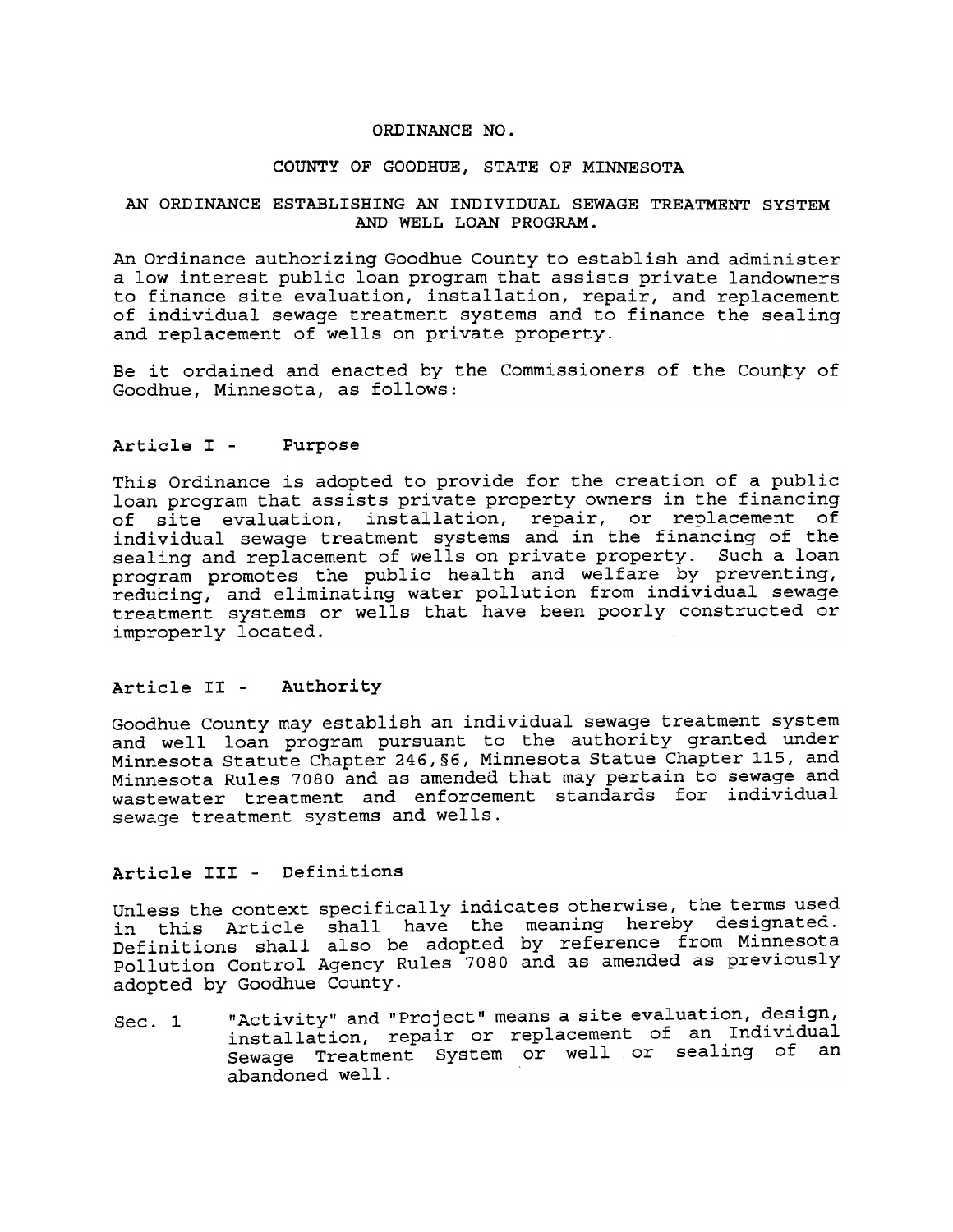- Sec 2 "Applicant" means a county or its designated representative that has been authorized by the county to apply or administer the Countywide ISTS Loan Program on behalf of the county.
	- 3 "Borrower" means individual or multiple property owners applying for a low-interest loan.
- 4 "Commissioner" means the Commissioner of Agriculture or the designee of the Commissioner.
	- 5 "Improvement" means the site evaluation, design, installation, repair, or replacement of an individual sewage treatment system or sealing or replacement of a well.
	- 6 "Individual Sewage Treatment System or ISTS" means a sewage treatment system or parts thereof, using soil treatment and disposal to treat 5,000 gallons or less of waste water per day (Minn. Stat. §116.18, Subd. 3c) or uses an alternative discharging system treating 10,000 gallons per day using treatment methods and disposal other than subsurface soil treatment and disposal (Minn. §246, Subd. 2).
- "Loan agreement" means an agreement entered into between Sec. 7 the Commissioner, the Applicant and the Local Lender. The agreement will include, but need not be limited to, general loan provisions, loan management requirements, application of payments, loan term limits and allowable expenses.
	- "Local Lender" means a state or federally chartered bank, a savings and loan association, a state or federal credit union, a non profit economic development organization approved by the Commissioner, a Farm Credit Systems institution or the Applicant when designating itself as the Local Lender. 8
- "Property Owner" means the owner or owners as recorded on the tax roll of the county where the real property on which the ISTS or well that is installed, repaired or replaced is located. Sec. 9
	- 10 means a well as defined in §103I.OO5, Subd. 21: (a) that is required to be sealed under section
		- 103I.301, subdivision 1; or
		- (b) the relocation of which is necessary for compliance with applicable requirements as defined in section 115.55, subdivision 1.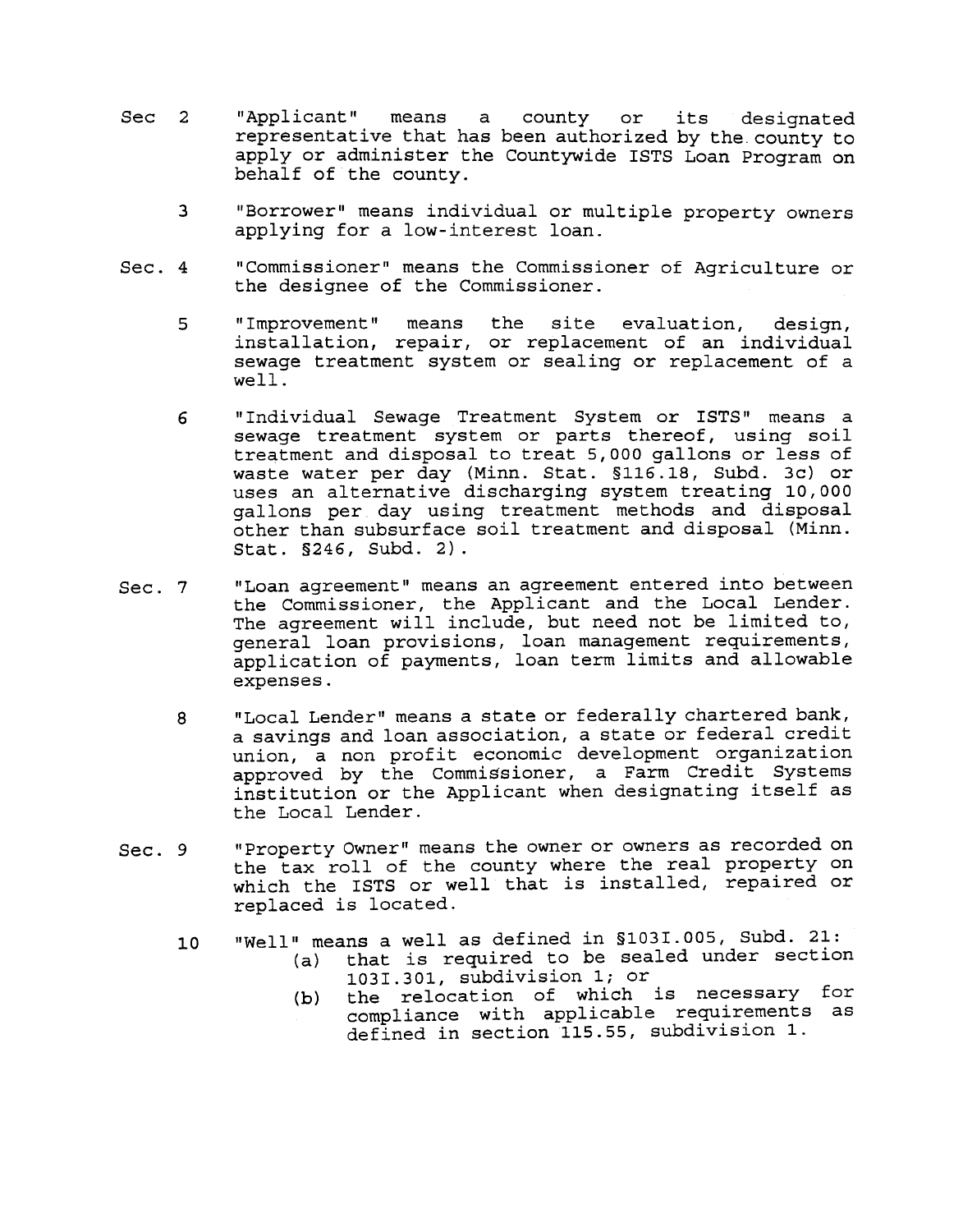Article IV - Aclministration

- 1 The Goodhue County Soil and Water Conservation District shall be responsible for administrating the Individual Sewage Treatment System and well loan program for Goodhue County.
- 2 The Goodhue County Auditor and Treasurer's Office is designated as the local lender and is responsible for allocating loan funds. The local lender may contract with other lenders for the limited purpose of loan review, loan processing and servicing, and for determining the eligibility of property owners for individual loans.
- All repairs and improvements made to ISTS or wells under this Ordinance shall be performed by a licensed individual sewer treatment system professional and shall comply with the Minnesota Pollution Control Agency rules adopted pursuant to Minn. Stat. §115.55, subdivision 3, and other applicable requirements. 3
- Sec. 4 Loan funds shall be disbursed to eligible property owners<br>in the order in which applications are approved. In in the order in which applications are approved. considering loan requests, the loan administrator shall consider the age and depth of the ISTS or well, the proximity of the ISTS or well to contaminant sources, the pollution potential, and the risks to public health and safety.
- Access to fund is voluntary and shall result in a lien on the benefitting property according to the terms set forth in Article VII of this Ordinance. The loan financing terms may be amended by the Goodhue County Board.  $Sec. 5$
- Sec. 6 The property owner has the right to prepay the assessment.
	- The Office of the County Auditor and Treasurer shall be responsible for the administration of any liens against the benefiting property. 7
- Application, Pre-Certification, and Certification Procedures Article V -
- Property owner obtains permit for project from Goodhue/Wabasha Community Health Service and completes pre-certification application.  $Sec. 1$ 
	- The Goodhue/Wabasha Community Health Service forwards the pre-certification application to loan program administrator for determination of eligibility. 2
	- Property owner obtains and completes local lender financial applicat 3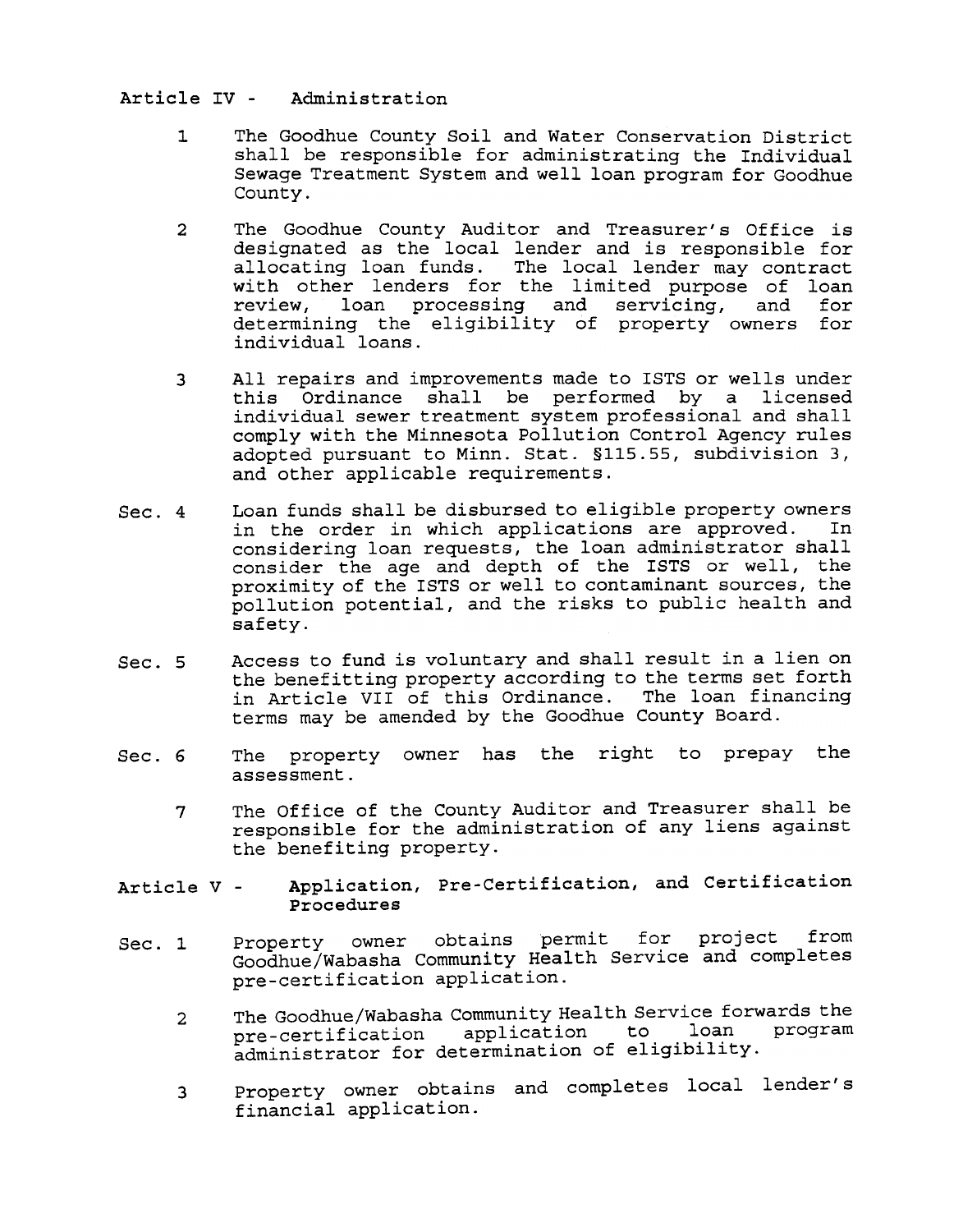- 4 Work on the project shall begin promptly after property owner receives approval by both loan program administrator and local lender. If work is not started within three (3) months and completed within six (6) months, loan funds will not be reserved for borrower and reapplication will be required. All repairs and improvements made to ISTS or wells under this Ordinance shall be performed by a licensed individual sewer treatment system professional and shall comply with the agency rules adopted pursuant to Minn. Stat. §115.55, Subd. 3, and other applicable requirements.
- Sec. 5 The Goodhue/Wabasha Community Health Service shall inspect the site and certify that site complies with all applicable requirements. Goodhue/Wabasha Community Health Service shall promptly forward copies of the certification to the local lender and to the loan program administrator.
- 6 Upon receiving documentation of construction certification from the Goodhue/Wabasha Community Health Service, the local lender shall distribute the funds to the property owner.
	- County Auditor's Office sends property owner a notice that meets the notice requirements of Minnesota Statute §11S.S7, subd. 6 and which sets forth the amount of assessment against the property. 7

### Eligibility Article VI -

- Eligible activities  $Sec. 1$ 
	- Repair or replacement of an existing Individ (a) Sewage Treatment Systems (ISTS) that does not conform with provisions Minnesota Rules Chapte 7080.
	- (b) Relocation of ISTS out of environmentally sensitive areas.
	- (c) Replacement of ISTS that are failing or nonconforming with an expanded ISTS, provided that loan funds are not used to finance the expanded portion of the ISTS.
	- (d) Well Projects:
		- Sealing abandoned wells or wells that do not conform to Minn. Stat. §§103I.OO5, Subd. 21, 103I.301, Subd. 1, or 115.55, Subd. 1.  $(1)$
		- Replacement or relocation of wells that do not conform to Minn. Stat. §§103I.OO5, Subd. 21, 103I.301, Subd. 1, or 115.55, Subd. 1. (2)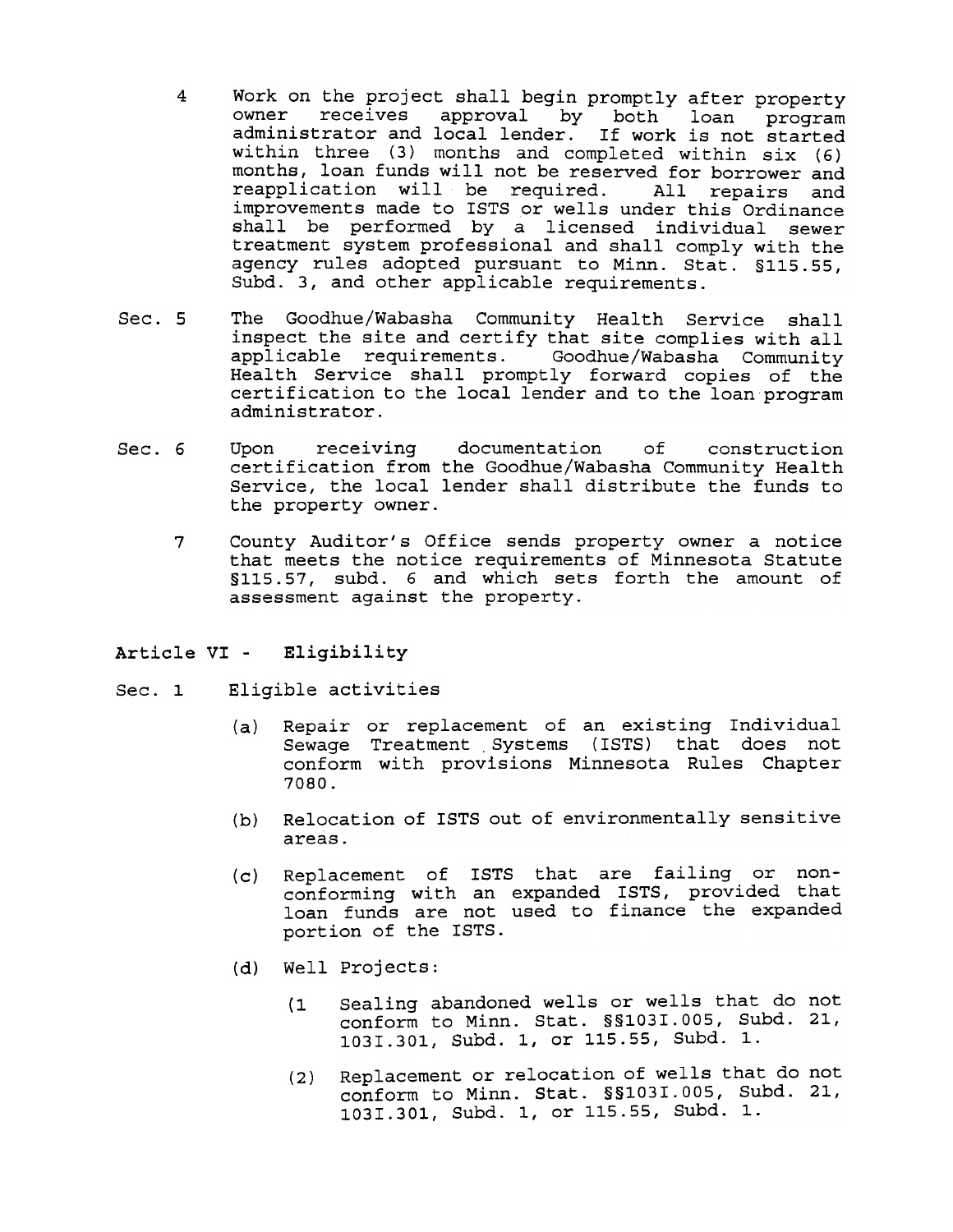## Sec. 2 Ineligible activities

Individual Sewage Treatment Systems (ISTS) excess of flow rates as listed in Article II section 2 of this Ordinance. in

New connections or repairing old connections to collection systems or municipal waste treatme systems.

(c) Installation of ISTS for new construction.

Expansion or upgrading of a conforming ISTS due to construction of additional living quarters, new construction, or new or expanded use.

Costs that were incurred before the effective date or after the termination date of the loan agreement with the Applicant or before approval of the activity by the Applicant.

Well projects:

- (1 Installation of new wells for new new
- Installation of new wells for increased yield or flow rate. (2)
- Article VII Loan Financing Terms
	- Loan Eligibility  $Sec. 1$ 
		- (a) The loan applicant must be a property owner
		- The activity or project must be conducted on property located in Goodhue County.  $(b)$
	- Terms of the Loan  $Sec. 2$ 
		- The amount of the loan is limited to no more than the total cost of designing and installing a conforming septic system or well project. (a)
		- The total amount of the loan shall not exceed the assessed estimated market value of the property as shown in the County Assessors records.  $(b)$
		- The loan amount, including accruing interest, shall be a lien against the real property for which the improvement was made and shall be assessed against the property unless the amount is prepaid.  $(c)$